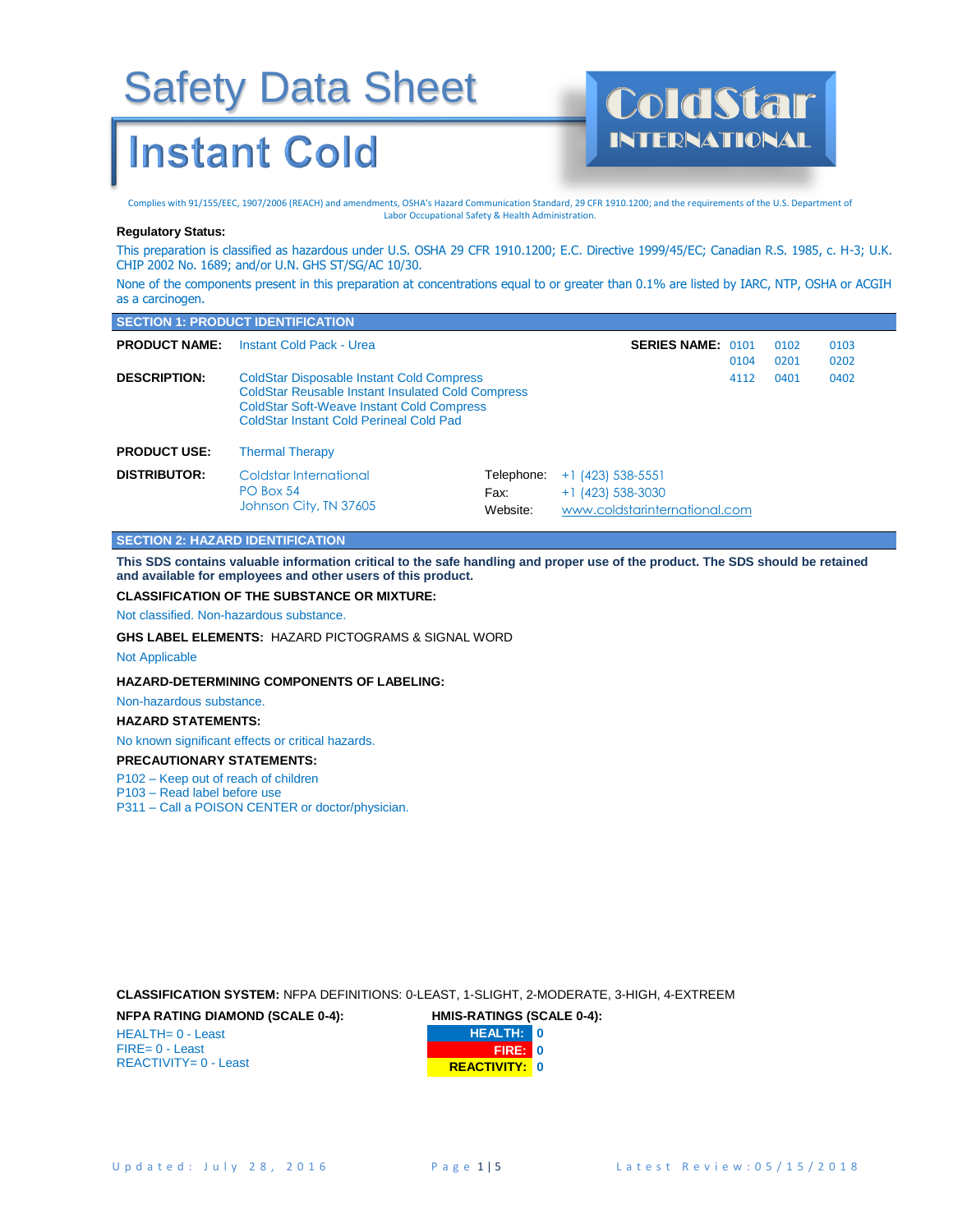### **Instant Cold**

INTERNATIONAL

#### **SECTION 3: COMPOSITION INFORMATION**

|              | <b>COMPOSITION:</b> Mixture consisting of the following components |                |  |
|--------------|--------------------------------------------------------------------|----------------|--|
| <u>ITEM:</u> | C.A.S. NO.                                                         | <b>PERCENT</b> |  |
| Urea         | $57-13-6$                                                          | 40% - 60%      |  |

Water 2008 - 2009 12:00 12:00 12:00 12:00 12:00 12:00 12:00 12:00 12:00 12:00 12:00 12:00 12:00 12:00 12:00 12:00 12:00 12:00 12:00 12:00 12:00 12:00 12:00 12:00 12:00 12:00 12:00 12:00 12:00 12:00 12:00 12:00 12:00 12:00 Proprietary 2.00%\* Trade Secret Polymers (Film) None 2.00% - 4.00%

The above chemicals are separated into compartments before activation of the cold pack. Compartment 1: Urea (powder), Compartment 2: Water

#### **SECTION 4: FIRST AID MEASURES**

#### **DESCRIPTION OF FIRST AID MEASURES**

**GENERAL INFORMATION: During normal use of this article exposure to the chemical is not expected.** 

#### **EYE CONTACT:**

Eye contact is not expected to occur during normal use of the product.

If contact with the contents occurs, rinse Immediately with plenty of water, also under the eyelids. Obtain medical attention if irritation persists.

#### **SKIN CONTACT:**

Prolonged or repeated exposure may cause:

Frostbite: signs/symptoms can include firm blanched areas, redness, pain, tissue destruction, swelling and scar tissue formation.

If contact with the contents occurs, Wash off with soap and water

#### **INHALATION**

No adverse health effects are expected from inhalation exposure.

Discard pack and move to area with adequate ventilation.

#### **IF SWALLOWED:**

Ingestion is not a likely route of exposure to this product.

Rinse mouth. If you feel unwell, get medical attention.

Call a physician or Poison Control Centre immediately. If victim is conscious, rinse mouth with a small amount of water. Never give anything by mouth to a person who is unconscious or drowsy.

#### **OTHER HEALTH HAZARD INFORMATION:**

Exposure to the contents of the pack may cause eye and skin irritation. If pack breaks, discard and wash the affected area with soap and water

#### **SECTION 5: FIRE & EXPLOSION HAZARD DATA**

**GENERAL INFORMATION:** As in any fire, wear a self-contained breathing apparatus in pressure-demand, MSHA/NIOSH (approved or equivalent), and full protective gear.

#### **FLASH POINT:** N/D

**AUTOIGNITION TEMPERATURE:** N/D

**EXTINGUISHING MEDIA:** WATER or FOAM

**SPECIAL FIRE FIGHTING PROCEDURES:** N/D

**UNUSUAL FIRE AND EXPLOSION HAZARDS:** N/D

#### **HAZARDOUS DECOMPOSITION PRODUCTS:**

**Substance Condition**

**Carbon monoxide During Combustion**<br> **Carbon dioxide During Combustion During Combustion** 

#### **SPECIAL FIRE FIGHTING PROCEDURES:**

No special protective actions for fire-fighters are anticipated.

#### **UNUSUAL FIRE AND EXPLOSION HAZARDS:**

Confinement at elevated temperatures or exposure to strong oxidizers may cause an explosion.

**OSHA FIRE HAZARD CLASS:** Not Determined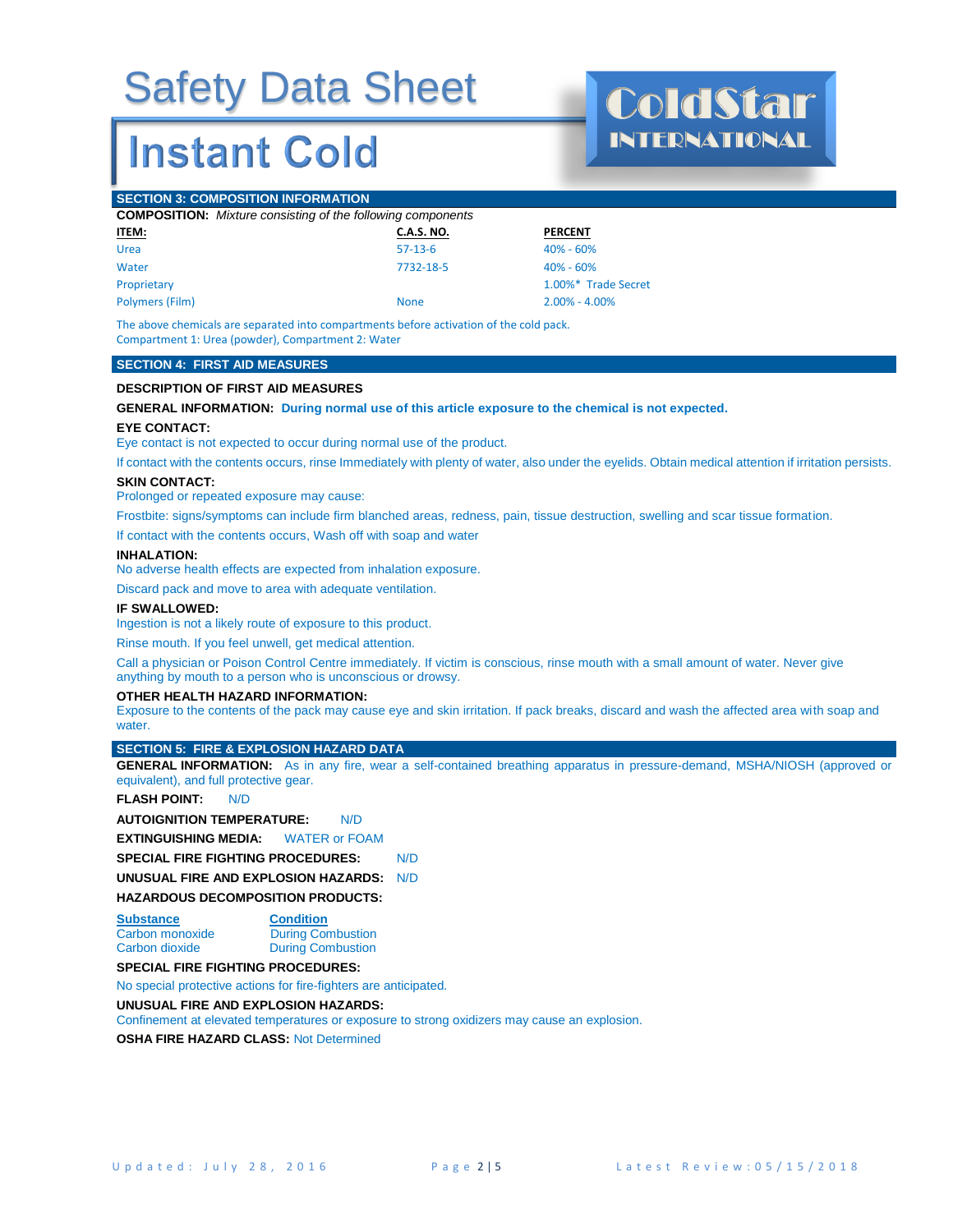### **Instant Cold**

# INTERNATIONAL

#### **SECTION 6: ACCIDENTAL RELEASE MEASURES**

#### **PERSONAL PRECAUTIONS, PROTECTIVE EQUIPMENT AND EMERGENCY PROCEDURES** Ventilate the area with fresh air.

#### **SPILL AND LEAK PROCEDURES:**

Recommended clean-up procedures when compress is damaged before activation:

- Contain and collect with Inert absorbent material and place in a suitable container for disposal, similar to the container material was supplied in.
- Comply with all federal, state and local regulations.

Recommended clean-up procedures when compress is damaged after activation:

• Spilled material should be collected appropriately and wash remainder with plenty of water. If spilled material enters a water course, inform the local authority.

• Place in a suitable container for disposal, similar to the container material was supplied in.

#### **ENVIRONMENTAL PRECAUTIONS:**

Avoid release to the environment.

#### **SECTION 7: HANDLING & STORAGE**

#### **PRECAUTIONS FOR SAFE HANDLING & STORAGE:**

Avoid contact with contents of product.

Handling: use appropriate protective clothing and equipment (see Section 8)

Storage: Store away from combustible material and reducing agents. Do not expose to high temperatures.

Packaging Materials: bulk, bags

#### **OTHER PRECAUTIONS:**

Recommended handling procedures when compress is damaged:

Wear appropriate protective equipment. Avoid breathing vapors, fumes or dust.

Avoid contact with skin, eyes and clothing. Avoid and control operations which create high vapor or dust concentrations.

Do not ingest. Wash thoroughly after handling.

Always keep in containers made of the same materials as the supply container.

#### **SECTION 8: EXPOSURE CONTROLS/PERSONAL PROTECTION**

**PROTECTIVE GLOVES:** None required for normal use.

**RESPIRATORY PROTECTION:** No personal respiratory protective equipment normally required.

**EYE PROTECTION:** Eye contact is not expected to occur during normal use of the product.

**SKIN PROTECTION:** No adverse health effects are expected from skin contact. Protective gloves may be worn only in case of moist and sensitive hands.

**ENGINEERING CONTROLS:** Use general dilution ventilation and/or local exhaust ventilation to control airborne exposures to below relevant Exposure Limits and/or control dust/fume/gas/mist/vapors/spray. If ventilation is not adequate, use respiratory protection equipment.

#### **OTHER PROTECTIVE CLOTHING OR EQUIPMENT:** N/A

| <b>SECTION 9: PHYSICAL/CHEMICAL PROPERTIES</b> |                                                                      |
|------------------------------------------------|----------------------------------------------------------------------|
| Appearance:                                    | Solid=White, Granules; Liquid=Hazy to Clear                          |
| Odor:                                          | <b>Odorless</b>                                                      |
| Odor threshold:                                | Not available                                                        |
| pH:                                            | 7.2 @ 10% solution.                                                  |
| <b>Melting Point</b>                           | 133°C (271.4°F)                                                      |
| <b>Freezing Point:</b>                         | Not available                                                        |
| <b>Boiling Point and Boiling Range:</b>        | $212^{\circ}F$                                                       |
| <b>Flash Point:</b>                            | Product does not sustain combustion                                  |
| Evaporation Rate (Butyl Acetate = 1):          | Not available                                                        |
| Flammability:                                  | Non-flammable substance. Non-combustible.                            |
| Vapor Pressure (mm Hg):                        | 0.08 kPa (0.6 mm Hg) [room temperature]                              |
| Vapor Density (AIR = 1):                       | Not available                                                        |
| <b>Relative Density:</b>                       | $1.33$ g/cm <sup>3</sup>                                             |
| Solubility:                                    | Easily soluble in the following materials: cold water and hot water. |
| <b>Partition Coefficient:</b>                  | $-1.59$                                                              |
| Auto-ignition temperature:                     | Not available                                                        |
| <b>Decomposition Temperature:</b>              | $135^{\circ}$ C (275 $^{\circ}$ F)                                   |
| Viscosity:                                     | Not available                                                        |
| Specific Gravity ( $H_20 = 1$ ):               | Not available                                                        |
|                                                |                                                                      |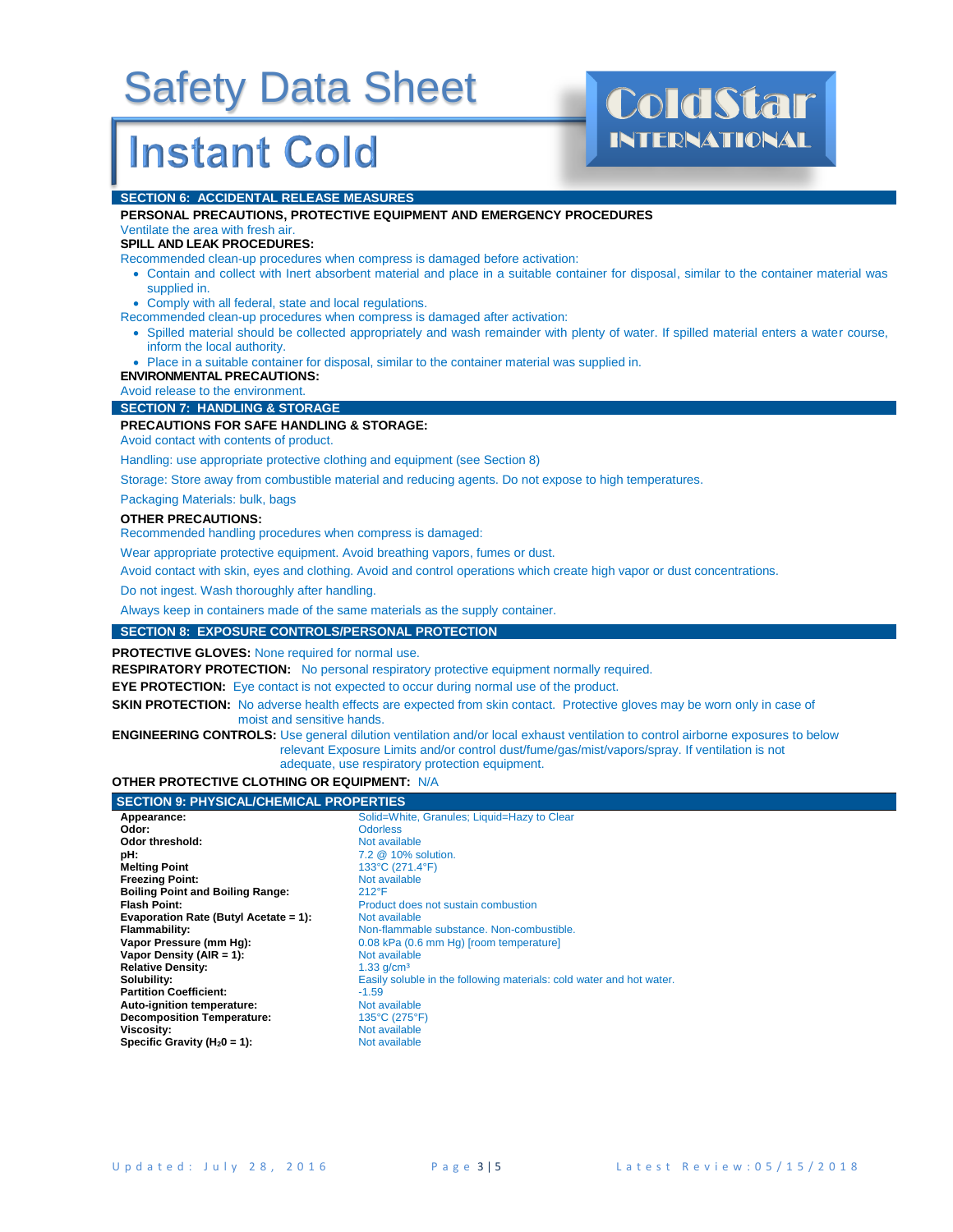### **Instant Cold**

#### **SECTION 10: STABILITY AND REACTIVITY**

**STABILITY:** Stable under proper storage conditions

**CONDITIONS TO AVOID:** Absorbs moisture on long-term storage under high humidity conditions. Melts and decomposes when heated to extreme temperatures.

#### **INCOMPATIBILITY (MATERIAL TO AVOID):** None known

**HAZARDOUS DECOMPOSITION OR BY PRODUCTS:** During combustion inactivated chemical will release Carbon monoxide and Carbon dioxide.

INTERNATIONAL

**HAZARDOUS POLYMERIZATION:** Hazardous polymerization will not occur.

#### **SECTION 11: TOXICOLOGICAL INFORMATION**

**Routes of Exposure:** Not expected under normal usage.

#### no data available

**Related Symptoms:** Not expected under normal usage.

#### no data available

**Acute Toxicity:**

Urea LD50 Oral - Mouse - Male 11 g/kg - Urea LD50 Oral Rat - Male 8471 mg/kg - Urea LD50 Oral Rat - Male 14300 mg/kg - Urea TDLo Oral Cattle - Male, Female 200 mg (N)/kg **Conclusion/Summary : Non-hazardous substance.**

#### **Chronic Effects of Long Term Exposure:**

Chronic Toxicity: no data available Mutagenicity: Urea - OECD 471 Bacterial Reverse Mutation Test - Conclusion/Summary: No mutagenic effect. Reproductive Toxicity: no data available Teratogencity: no data available Epidemiological Data: no data available

#### **Numerical measures of toxicity:**

Oral: no data available Dermal: no data available Inhalation: no data available

#### **Carcinogenicity:**

NTP: NO NCI-Lifetime study has been carried out IARC: NO IARC monograph has been published OSHA: Not a regulated carcinogen

#### **SECTION 12: ECOLOGICAL INFORMATION**

#### **ECOTOXICITY:**

Acute EC50 6573.1 mg/l Fresh water Crustaceans – Ceriodaphnia dubia – Neonate 48 hours Acute EC50 3910000 µg/l Fresh water Daphnia - Daphnia magna – Neonate 48 hours Acute LC50 >1000 mg/l Marine water Crustaceans - Chaetogammarus marinus – Young 48 hours Acute LC50 5000 µg/l Fresh water Fish - Colisa fasciata - Fingerling 96 hours Acute LC50 22500 mg/l Fresh water Fish – Oreochromis mossambicus – Young 96 hours Chronic NOEC 2 g/L Fresh water Fish - Heteropneustes fossilis 30 days

**BIODEGRADABILITY:** Readily biodegradable.

**BIOACCUMULATION:** Log P -1.59, potential low.

**MOBILITY:** Soil/water partition coefficient (KOC) : 0.037

**OTHER ADVERSE EFFECTS:** No known significant effects or critical hazards.

#### **SECTION 13: DISPOSAL CONSIDERATIONS**

#### **WASTE DISPOSAL METHOD:**

Responsibility of the receiver to have knowledge of national and local regulations.

Methods of Disposal: The substance is biodegradable. Disposal according to the local legislation.

#### **SECTION 14: TRANSPORT INFORMATION**

**UN number and proper shipping name:** Not regulated.

**Transport hazard class(es):** N/A

**Packing group:** N/A

**Environmental hazards:** Avoid release to the environment in circumstances different to normal use.

**Special precautions:** Transport within user's premises: always transport in closed containers that are upright and secure. Ensure that persons transporting the product know what to do in the event of an accident or spillage.